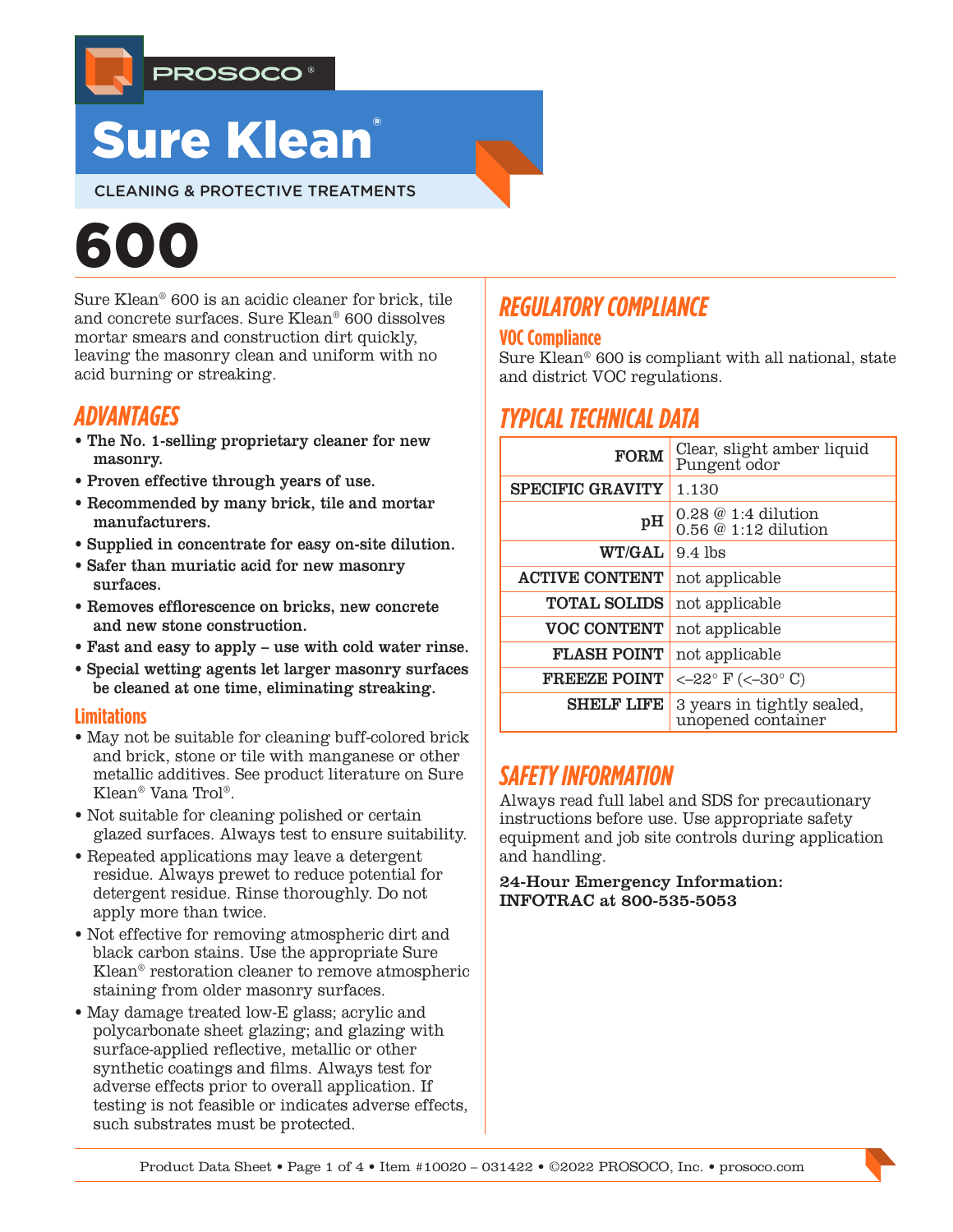## **Product Data Sheet Sure Klean® 600**

## *PREPARATION*

Clean masonry before installing non-masonry materials such as windows, doors, finished flooring, metal fixtures, hardware, light fixtures, roofing materials, etc. that the cleaner could harm. If cleaning is to be completed after installation of non-masonry materials not intended for treatment or exposure to Sure Klean® 600, test all substrates not intended to be treated with Sure Klean® 600 before full scale application. If testing is not feasible or indicates adverse effects, protect substrates from product splash, residue, wind drift and fumes with Sure Klean® Strippable Masking or polyethylene prior to application.

All caulking and sealant materials should be in place and thoroughly cured before cleaning.

When applying to the exteriors of occupied buildings, make sure all windows, exterior

Recommended for these substrates. Always test. Coverage is in sq.ft./m. per gallon of concentrate.

| Substrate                             | Type                                                              | Use?                            | Coverage                            |
|---------------------------------------|-------------------------------------------------------------------|---------------------------------|-------------------------------------|
| Architectural<br>Concrete<br>$Block*$ | Burnished<br>Smooth<br>Split-faced<br>Ribbed                      | no<br>yes<br>yes<br>yes         | 300–400 sq.ft.<br>28-37 sq.m.       |
| $Concrete$ <sup>*</sup>               | <b>Brick</b><br>Tile<br>Precast Panels<br>Payers<br>Cast-in-place | yes<br>yes<br>yes<br>yes<br>yes | 600-1100 sq.ft.<br>$56 - 102$ sq.m. |
| <b>Fired Clay</b>                     | <b>Brick</b><br>Tile<br>Terra Cotta (unglazed)<br>Payers          | yes<br>yes<br>yes<br>yes        | 500-900 sq.ft.<br>46-84 sq.m.       |
| Marble,<br>Travertine.<br>Limestone   | Polished                                                          | no                              | N/A                                 |
|                                       | Unpolished                                                        | no                              | N/A                                 |
| Granite                               | Polished                                                          | no                              | N/A                                 |
|                                       | Unpolished                                                        | yes                             | 600-1200 sq.ft.<br>56-111 sq.m.     |
| Sandstone                             | Unpolished                                                        | yes                             | 600-900 sq.ft.<br>56-84 sq.m.       |
| Slate                                 | Unpolished                                                        | yes                             | 600-1100 sq.ft.<br>$56 - 102$ sq.m. |

Repeated applications may damage surfaces. Sure Klean® Custom Masonry Cleaner is a more appropriate product.

Always test to ensure desired results. Coverage estimates depend on surface texture and porosity.

intake and air conditioning vents are covered and air handling equipment is shut down during application.

Construction soiling and mortar residues on new brick and tile surfaces clean most effectively if the cleaning is done within 14–28 days of installation. Mortar and grout smears left on the surface longer result in a more difficult clean down and may cause undesirable results. Cleaning high-strength mortar/ grout within seven days improves results.

The presence of excessive moisture in the wall contributes to efflorescence and other staining. Always protect open wall cavities from rain during construction.

When working over traffic, clean when traffic is at a minimum. Protect or divert traffic if necessary.

#### **Surface and Air Temperatures**

For best results, clean when air and masonry surface temperatures are  $40^{\circ}$  F ( $4^{\circ}$  C) or above. To avoid harming masonry, do not clean when temperatures are below freezing or will be overnight. If freezing conditions existed before application, let the masonry thaw.

#### **Equipment**

Apply with low-pressure (50 psi max) spray or densely-packed, soft-fibered masonry-washing brush. Do not atomize. Do not apply with pressure spray over 50 psi. Such application will drive the chemicals deep into the surface, making complete rinse difficult. Test spray equipment for compatibility and to avoid discoloration.

Rinse with enough water and pressure to flush spent cleaner and dissolved soiling from the masonry surface and surface pores without damage. Inadequate rinsing leaves residues which may stain the cleaned surface.

Masonry-washing equipment generating 400–1000 psi with a water flow rate of 6–8 gallons per minute is the best water/pressure combination for rinsing porous masonry. Use a 15–45° fan spray tip. Heated water (150–180° F; 65–82° C) may improve cleaning efficiency. Use adjustable equipment for reducing water flow-rates and rinsing pressure as needed for sensitive surfaces.

Rinsing pressures greater than 1000 psi and fan spray tips smaller than 15° may permanently damage sensitive masonry. Water flow-rates less than 6 gallons per minute may reduce cleaning productivity and contribute to uneven cleaning results.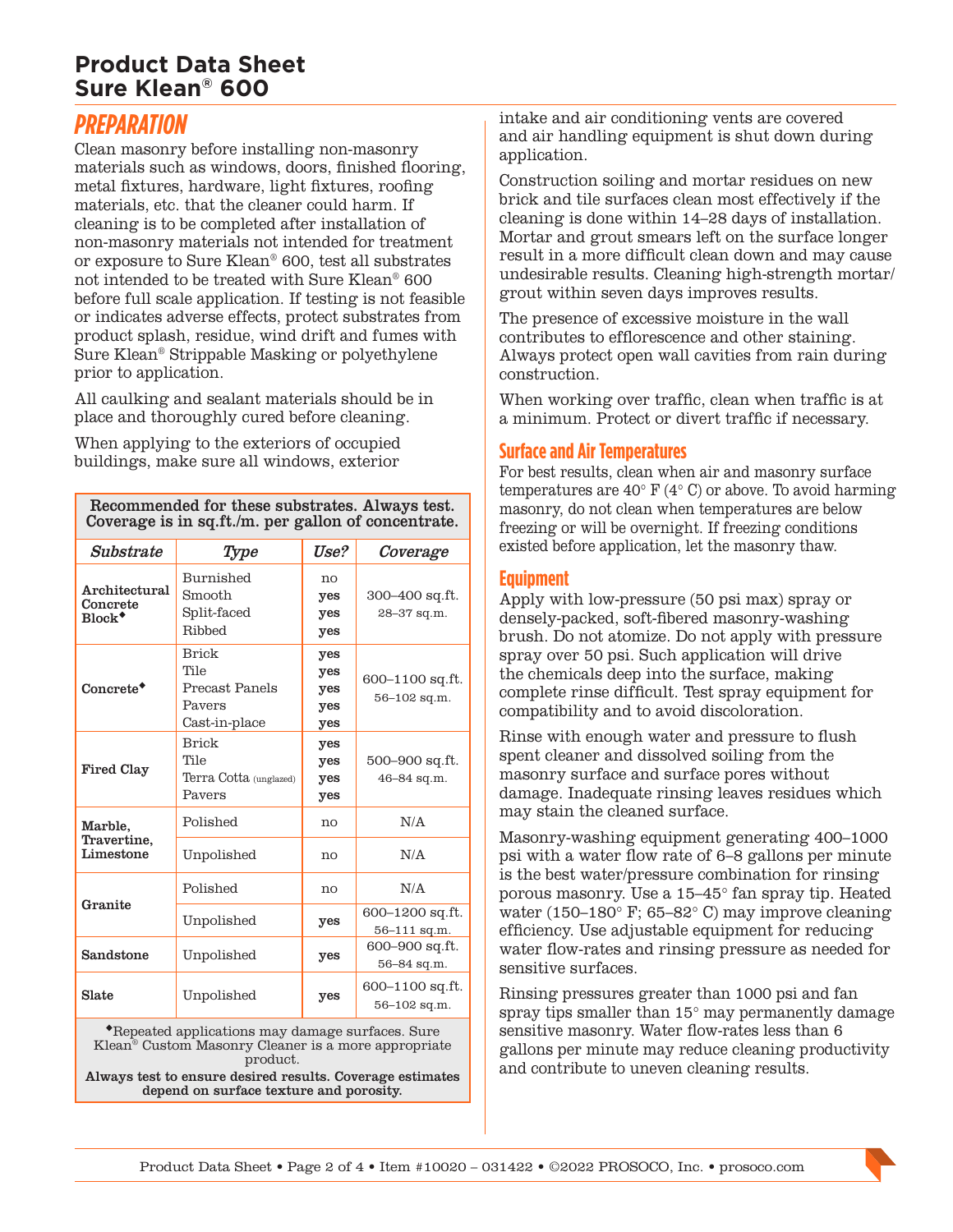## **Product Data Sheet Sure Klean® 600**

### **Storage and Handling**

Transport and store in a cool, dry place with adequate ventilation. Always seal container after dispensing. Do not alter or mix with other chemicals. Published shelf life assumes upright storage of factory-sealed container in a dry place. Maintain temperatures of 45–100° F (7–38° C). Do not double stack pallets. Dispose of unused product and container in accordance with local, state and federal regulations.

## *APPLICATION*

Read "Preparation" and the Safety Data Sheet before use.

ALWAYS TEST a small area (minimum 4-ft x 4-ft) of each surface to confirm suitability and desired results before beginning overall application. Test each type of masonry and each type of stain. Test with the same equipment, recommended surface preparation and application procedures planned for general application. Let test area dry 3–7 days before inspection and approval. Make the test panel available for comparison throughout the cleaning project.

If test panel indicates metallic discoloration, or if stains are present before testing, refer to the Metallic Discolorations section on page 4.

#### **Dilution**

Dilute Sure Klean® 600 with 4–12 parts clean water to one part concentrate, based on test results. Always pour cold water into empty bucket first, then carefully add product. Never use hot water. Handle in high-density polyethylene or polypropylene containers only. No metal. Acidic materials and fumes attack metal.

# *BEST PRACTICES*

Construction soiling and mortar residues on new brick and tile surfaces clean most effectively if the cleaning is done within 14–28 days of installation. Mortar and grout smears left on the surface longer result in a more difficult clean down and may cause undesirable results. Cleaning high-strength mortar/grout within seven days improves results.

Presence of excessive moisture in the wall contributes to efflorescence and other staining. Always protect open wall cavities from rain during construction.

Do not apply with pressure spray over 50 psi. Such application will drive the chemicals deep into the surface, making complete rinse difficult.

## **Typical Coverage Rates**

Reference the substrate chart on page 2. The coverage rate chart assumes an average coverage rate of 100 square feet per gallon of prepared cleaner.

When calculating the volume of cleaner required for porous, textured surfaces, assume 50 square feet per gallon of prepared cleaner.

For dense, smooth surfaces, assume up to 150 square feet per gallon of prepared cleaner.

#### **Application Instructions**

Test thoroughly before general cleaning. Provide adequate ventilation. CAUTION: Multiple applications may lighten the mortar color.

#### Exterior Surfaces

- 1. Working from the bottom to the top, thoroughly prewet a large area with fresh water.
- 2. Apply the diluted solution freely from the bottom of the work area to the top.
- 3. Let cleaning solution stay on the wall for 3 to 5 minutes. Do not let cleaner dry into the masonry. This may leave residue or stains. Fresh water rinse the surfaces below areas being cleaned to prevent streaking.
- 4. Reapply cleaner and scrape off heavy buildup of excess mortar using a wooden scraper or piece of brick. Take care not to harm the masonry surface.
- 5. Working from the bottom of the work area to the top, rinse thoroughly with clean water, removing all cleaning compound, free sand, loose material and debris.
- 6. Reapply as needed following steps 1–5.

Always pour cold water into empty bucket first, then carefully add product. Never use hot water.

Test spray equipment for compatibility and to avoid discoloration. Handle in polypropylene buckets or sprayers only. Acidic materials and fumes attack metal.

Rinse with enough water and pressure to flush spent cleaner and dissolved soiling from the masonry surface and surface pores without damage. Inadequate rinsing leaves residues which may stain the cleaned surface.

Never go it alone. For problems or questions, contact your local PROSOCO distributor or field representative. Or call PROSOCO technical Customer Care at 800-255-4255.